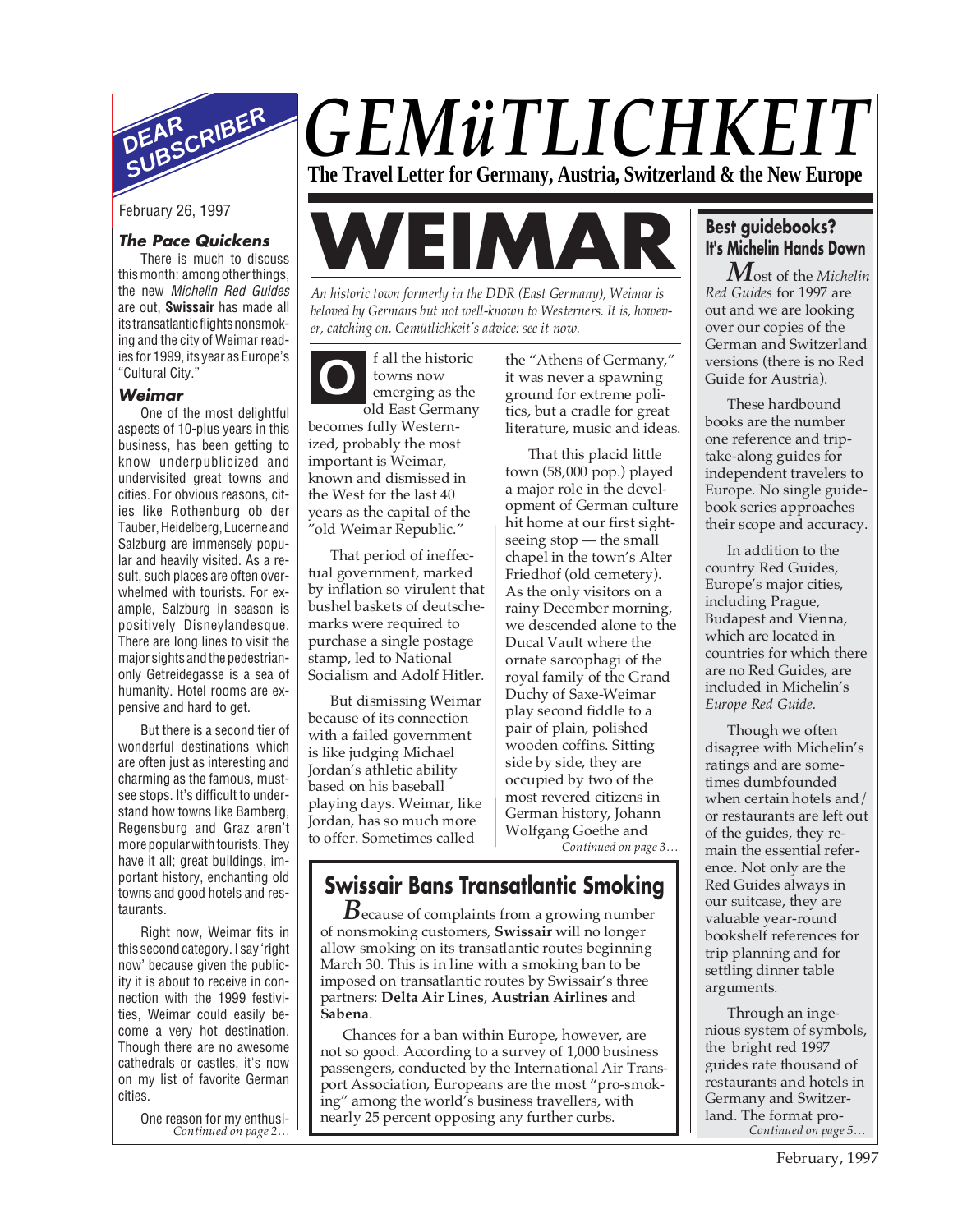#### *DEAR SUBSCRIBER Continued from page 1*

asm is the people. I can't recall when we've been treated so well by everyone: hotel personnel, cab drivers (to and from the rail station), restaurant servers and the tourist office. The small-town, unpretentious warmth seemed so easy and genuine it reminded us of our first trips to Germany in the '70s.

Theory: Besides being able to turn right on a red light there may be one other positive leftover from the old DDR. As bad and repressive as the communist days were, families and personal relationships were paramount. Most East Germans never experienced the cynicism and hardening of the soul inherent to the process of chasing a deutschemark, climbing the corporate ladder and accumulating the trappings of capitalism. The result is self-esteem that was never undermined by a competitive society that defines the value of an individual in material terms. That, in turn, fosters relaxed, pleasing social skills.

(O.k., you're excused for nodding off during that, but now it's time to talk travel again.)

#### **Editor's Notes on a Prague Visit** Hotel Savoy

Some say the Savoy, located on the hill in the Hradcany Castle district, is the best in town. The Intercontinental, however, is splashier and more centrally located.

Our room was spacious, well lit and finished with high quality materials. The cherrywood furniture and trim lent a luxurious touch.

Public rooms were of the Marriott/Red Lion genre and not so tasteful as the guestrooms. At check-in, guests are offered a glass of champagne or juice, compliments of the house.

Except for the below-average buffet break-

fasts, our meals were eaten elsewhere. We did, however, end each evening with a nightcap in the somewhat cheesy red plush bar and enjoyed the pianist who performed nightly at a white grand piano in the adjoining dining room. One night at 10:30 p.m. we tried to order dessert but were told the kitchen had closed. We reminded our waiter that closing time is 11 p.m. but to no avail.

However, as we recounted last month in our lost luggage saga, the hotel staff gets top marks for friendliness and service. Also appreciated were the spiffy, fairly-priced cabs the bellmen could summon on a moment's notice.

Within a short walk, are numerous restaurants tucked here and there in the many impressive buildings that comprise the Castle District. The downtown is quickly accessible via taxi, tram (stop in front of hotel) or on foot in about 25 minutes.

Overall, we liked this hotel very much and would happily return. Book it through the **Steigenberger** reservation service at 800- 223-5652. Current winter special rate is \$199 per room.

Hotel Savoy, Keplerova Ul. 6, CZ-11800, tel. 02/2430 2430, fax 02/2430 2128.

**Rating:** QUALITY 15/20 VALUE 15/20 **G**

#### **Places to Eat**

U Cisaru

This trying-to-be-fancy-but-not-makingit restaurant in the Castle District is decorated like the dining hall of a medieval castle. In the entry, two young women play ancient music on stringed instruments. At 9:30 p.m. we were the only diners. The cost for a threecourse meal and two beers each was 971 Kc (\$34). The food was edible but there are many better restaurants in Prague.

U Cisaru, Loretanska 175, Prague 1, tel. 53 96 04.

**Rating: QUALITY 5/20 VALUE 8/20** 

#### Golden Angel

Located on the north side of pedestrianonly Celetna between the Tyn Church and the Powder Tower. Pass through the smoky bar and into the high-ceilinged, dark-woodtrimmed dining room for inexpensive, authentic Czech dishes.

We tried what the English menu called "old Prague onion soup with toast;" chicken bouillon; a salad of grated cabbage and horseradish in a light vinegar dressing (each 30 Kc/ \$1.05); a pair of short, pink Prague sausages served with thinly sliced onions and pimentos; and "baked toast "which turned out to be half a roll with a kind of "sloppy Joe" sauce and cheese melted over all. The latter was a little spicy and served with chopped red cabbage, corn, white cabbage and pimento with the same vinegar dressing.

I lost the receipt but we couldn't have spent more than \$20, including the Radegast beer which was attractively served in large mugs with handles and raised-leaf motif at the base.

Golden Angel, on Celetna near Powder Tower **Rating: QUALITY 8/20 VALUE 13/20** 

#### U Lorety

Another atmospheric restaurant in the Castle District. We started with an ample slab (70 grams) of excellent smoked salmon for 150 Kc. (\$5.25), then chose main courses of roast pork (170 Kc/\$6) and roast duck (230 Kc/\$8), both of which were served with a bread dumpling and sauerkraut.

These main courses were above average, except the dumplings were a little dry though good for soaking up the juices.

We each had a simple salad (50 Kc/\$1.75) which consisted of sliced head lettuce with lots of Roma tomatoes and a tasty dressing.

Our dessert was "Hradcany Flapjacks" *Continued on page 8…*

| <b>GEMÜTLICHKEIT</b><br><b>Vol. 11, No.2</b>                                                                                                                                                                                                           |                                                                                                                                                                                                                                                                                                                                                                        | <b>HOTEL RESTAURANT RATING KEY</b>                                                                                                                          |                                                                                                                         |                                                                         |                         |
|--------------------------------------------------------------------------------------------------------------------------------------------------------------------------------------------------------------------------------------------------------|------------------------------------------------------------------------------------------------------------------------------------------------------------------------------------------------------------------------------------------------------------------------------------------------------------------------------------------------------------------------|-------------------------------------------------------------------------------------------------------------------------------------------------------------|-------------------------------------------------------------------------------------------------------------------------|-------------------------------------------------------------------------|-------------------------|
| February, 1997                                                                                                                                                                                                                                         | The Travel Letter for Germany, Austria, Switzerland & the New Europe                                                                                                                                                                                                                                                                                                   | <b>Rating Scale</b><br>Excellent                                                                                                                            | <b>Scale</b><br>$16 - 20$                                                                                               | <b>Hotel Rating Criteria</b><br>People/Service                          | 30%                     |
| <b>Editor &amp; Publisher:</b><br><b>Associate Editors:</b><br><b>Contributing Editors:</b><br><b>Design &amp; Composition:</b>                                                                                                                        | Robert H. Bestor, Jr.<br>Elizabeth Schiller, Bruce Woelfel<br>C. Fischer, R. Holliday<br>Paul T. Merschdorf                                                                                                                                                                                                                                                            | Above Average<br>Average<br>Adequate<br>Unacceptable                                                                                                        | 12<br>$-15$<br>8<br>$-11$<br>$\overline{7}$<br>$4 -$<br>- 3<br>0<br>$\blacksquare$                                      | Location/Setting<br>Guestrooms<br>Public rooms<br>Facilities/Restaurant | 15%<br>30%<br>5%<br>20% |
| <b>Consulting Editor:</b><br><b>Subscription Dept:</b>                                                                                                                                                                                                 | Thomas P. Bestor<br>Andy Bestor, K. Steffans<br><b>Gemütlichkeit</b> (ISSN 10431756) is published monthly by UpCountry Publish-<br>ing, 2892 Chronicle Avenue, Hayward, CA 94542. TOLL FREE: 1-800/521-<br>6722 or 510/538-0628, Fax: 510/582-8296, e-mail rbestor@aol.comm, Sub-<br>scriptions are \$67 per year for 12 issues. While every effort is made to provide | <b>Value Rating</b><br><b>Outstanding Value</b><br>Very Good Value<br>Average Value<br><b>Below Average Value</b><br>A Rip-Off                              | <b>Scale</b><br>$17 - 20$<br>$12 - 16$<br>$9 - 11$<br>$5 - 8$<br>$\Omega$<br>$\overline{4}$<br>$\overline{\phantom{a}}$ | <b>Restaurant Criteria</b><br>Food<br>Service<br>Atmosphere             | 65%<br>20%<br>15%       |
| correct information in this publication, the publishers can make no quarantees<br>regarding accuracy. Periodicals postage paid in Hayward, CA.<br><b>POSTMASTER: SEND ADDRESS CHANGES TO:</b><br>Gemütlichkeit, 2892 Chronicle Ave., Hayward, CA 94542 |                                                                                                                                                                                                                                                                                                                                                                        | Special <b>C</b> Designation<br>By virtue of location, decor, charm, warmth of management, or<br>combination thereof, an especially pleasant establishment. |                                                                                                                         |                                                                         |                         |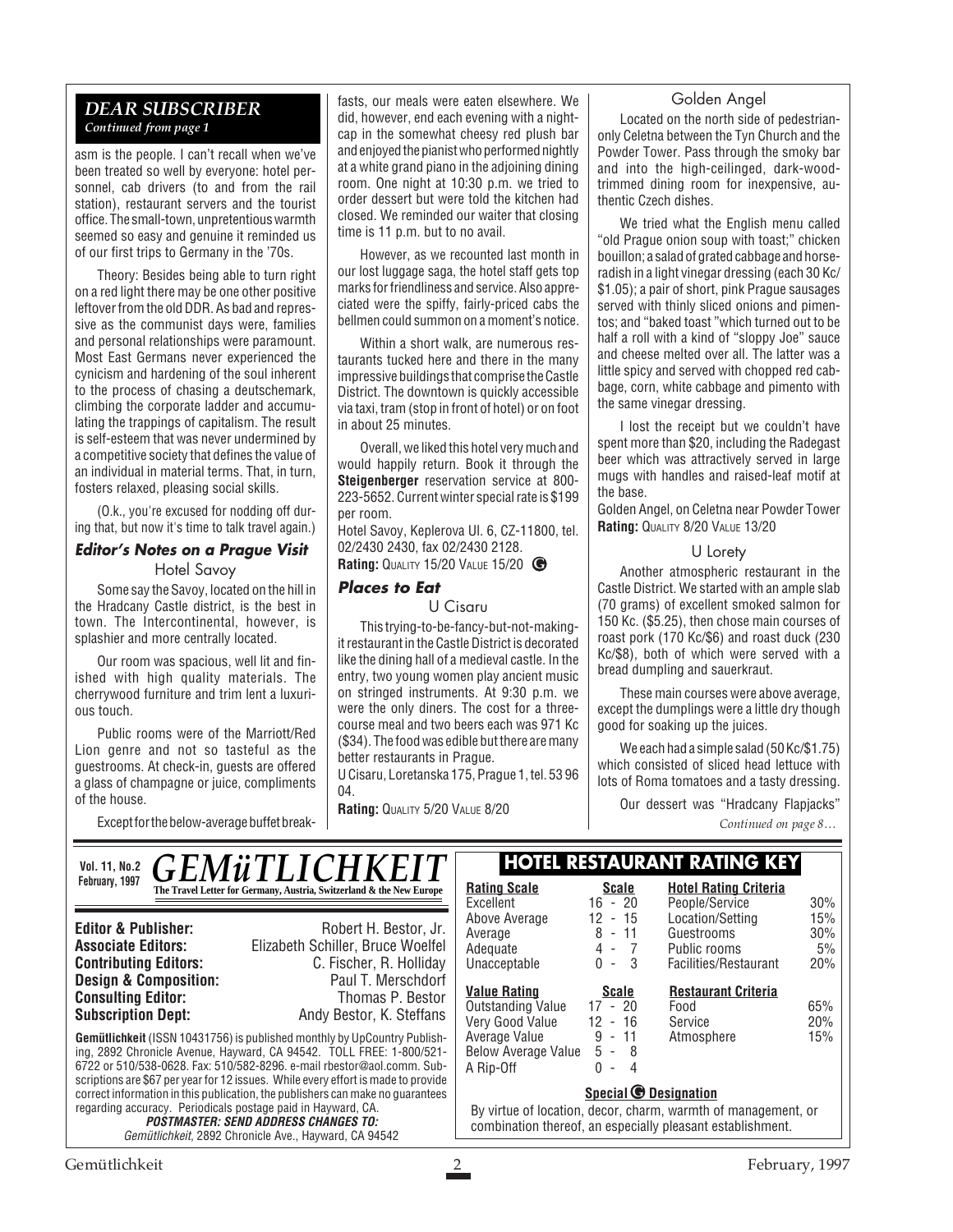#### *WEIMAR Continued from page 1*

Friedrich von Schiller. Weimar was the physical and creative headquarters for both.

The genius Goethe, who created *Faust* and directed the National Theater, is often referred to as the greatest German of them all and his pal Schiller — as in Schiller's "Ode to Joy" in the glorious choral movement of Beethoven's 9th Symphony and the *William Tell* drama — is not far behind. Perhaps one way to judge their impact on Germany is by the literally thousands of Schiller *Strassen* and Goethe *Platzen* in towns all over the country.

Among Weimar's other famous citizens: the painter, Lucas Cranach the Elder; J.S. Bach and Franz Liszt, both of whom directed the local orchestra; Walter Gropius, who established the original Bauhaus, which altered forever the course of modern design and architecture; and the philosopher, Friedrich Nietzsche.

Of course, there is a Cranachhaus, a Liszthaus, a Bachstube, a Schillerhaus, a Goethehaus and even a Goethe Gartenhaus in the town's lovely Ilm Park, all of which can be visited.

The Deutsches National Theater,

adoption site of the constitution of the illfated Weimar Republic in 1919, was almost completely destroyed in World War II but today offers a schedule of music and drama whose frequency and quality are extraordinary for a town of this size.

Visitors can also take in a variety of palaces and museums or make the grim, five-mile pilgrimage to Buchenwald, one of the largest of Hitler's concentration camps.

Even if most Americans don't know much about Weimar, the Germans, of course, are in love with the town and fully aware of its historical significance. Soon after unification, the government began pouring millions of deutschemarks into making it a showplace. The culmination of that will be 1999, a year in which Weimar has been designated Europe's Cultural Capital. It is by far the smallest city so named and follows such European metropolises as Madrid ('92), Lisbon ('94), Copenhagen ('96) and Stockholm ('98).

Even though Weimar might now be said to be a "work in progress," the cranes and scaffolding detract only a little from its peaceful charm.

Given the publicity push that will accompany the "Cultural Capital" hoorah, Weimar could become like Salzburg or Rothenburg ob der Tauber, where hundreds of buses each day dump their loads of tourists to have a look around.

The time to see Weimar is now; preferably in the off-season.

## **Places to Stay**

*We would be comfortable in any of the hotels reviewed here; but one is extraordinary and two others offer that special combination of warmth, comfort and price that earned them a "G" rating.*

#### Wolff's Art Hotel & Restaurant

Stunning interior design — a 90s version of Bauhaus/Art Nouveau and a fantastic collection of Polish and Czech poster art combine to make this new (1993)

**European Cities of Culture 1990 - Glasgow 1991 - Dublin 1992 - Madrid 1993 - Antwerp 1994 - Lisbon 1995 - Luxembourg 1996 - Copenhagen 1997 - Thessalonika 1998 - Stockholm 1999 - Weimar**



hotel a visual delight. Wolff's is the creation of an East German engineer, Dr. Christian Wolff, who acquired the property from the descendants of a Jewish family, most of whom died in nearby Buchenwald. As a memorial to the family, Dr. Wolff has erected on the grounds a tiled mono-

lith that is a striking focal point of an outdoor conversation pit.

*Continued on page 4…* Two extraordinary guestrooms are numbers 13 and 14 at 260 DM (\$158). We give a slight nod to the former but both are huge with massive white wood beams, dormer windows, lofty ceilings and large, well-furnished separate sitting areas.

# **WEIMAR**

**Altitude:** 208 meters, 682 feet

**Population:** 58,000

**Tourist Information Weimar** Markt 10, D-99423 Weimar Tel. 03643/2400-0 Fax 03643/61240 Event hotline 03643/2400-30

**Location:** Weimar is directly on the Eisenach-Dresden Autobahn 4 (E40) with a connection to the Autobahn 9 Berlin-Leipzig-Nürnberg. By train, Weimar is a stop on Frankfurt/Main-Leipzig InterCity line as well as on the Kassel-Erfurt-Chemnitz regional line

#### **Map:** ADAC #23

**Guide Service:** Those with more than a passing interest in Weimar's history might find that a guide hired through the tourist office is worth the money — particularly if two or more couples can share the cost. The charge for two hours is 120 DM (\$73). Ask for **Alexander Livitsky**, an erudite young man, who took us on a fascinating quick march through the town's main sites. After such an overview, you can return to the Goethehaus, Schillerhaus, museums, etc. and browse them at your leisure.

**Pass for Sights/Transport:** The WeimarCard costs 25 DM (\$15), is valid for 72 hours and provides admission to most of the major sights, unlimited use of public transportation (buses) and reduced prices (50%) on sight-seeing tours and theater events (10%) at the Deutsches National **Theater** 

#### **Distance to:**

|      | <b>Miles</b> |
|------|--------------|
|      |              |
| 300  | 186          |
| 400  | 248          |
| 300  | 186          |
| 500  | 310          |
| 700  | 434          |
| 1000 | 620          |
| 2000 | 1240         |
| 400  | 248          |
| 300  | 186          |
| 1500 | 930          |
| 900  | 558          |
|      | ΚM           |

#### **Key Attractions:**

| <b>Sight</b>            | <b>Hours</b>  | Closed | Cost |
|-------------------------|---------------|--------|------|
| Goethehaus              | $9 - 5$       | Mon    | 6 DM |
| Goethe Gartenhaus       | $9-12.1-5$    | Mon    | 6 DM |
| <b>Schillerhaus</b>     | $9 - 5$       | Tue    | 5 DM |
| Ducal Vault             | $9-1, 2-5$    | Tue    | 4 DM |
| Liszthaus               | $9 - 1.2 - 5$ | Mon    | 4 DM |
| <b>Tiefurt Palace</b>   | $9-1, 2-5$    | Mon    | 6 DM |
| Anna Amalia Library     | 11-12:30      | Sun    | 2 DM |
| <b>Bauhaus Museum</b>   | $10 - 6$      | Mon    | 4 DM |
| <b>Belvedere Palace</b> | $10 - 6$      | Mon    | 4 DM |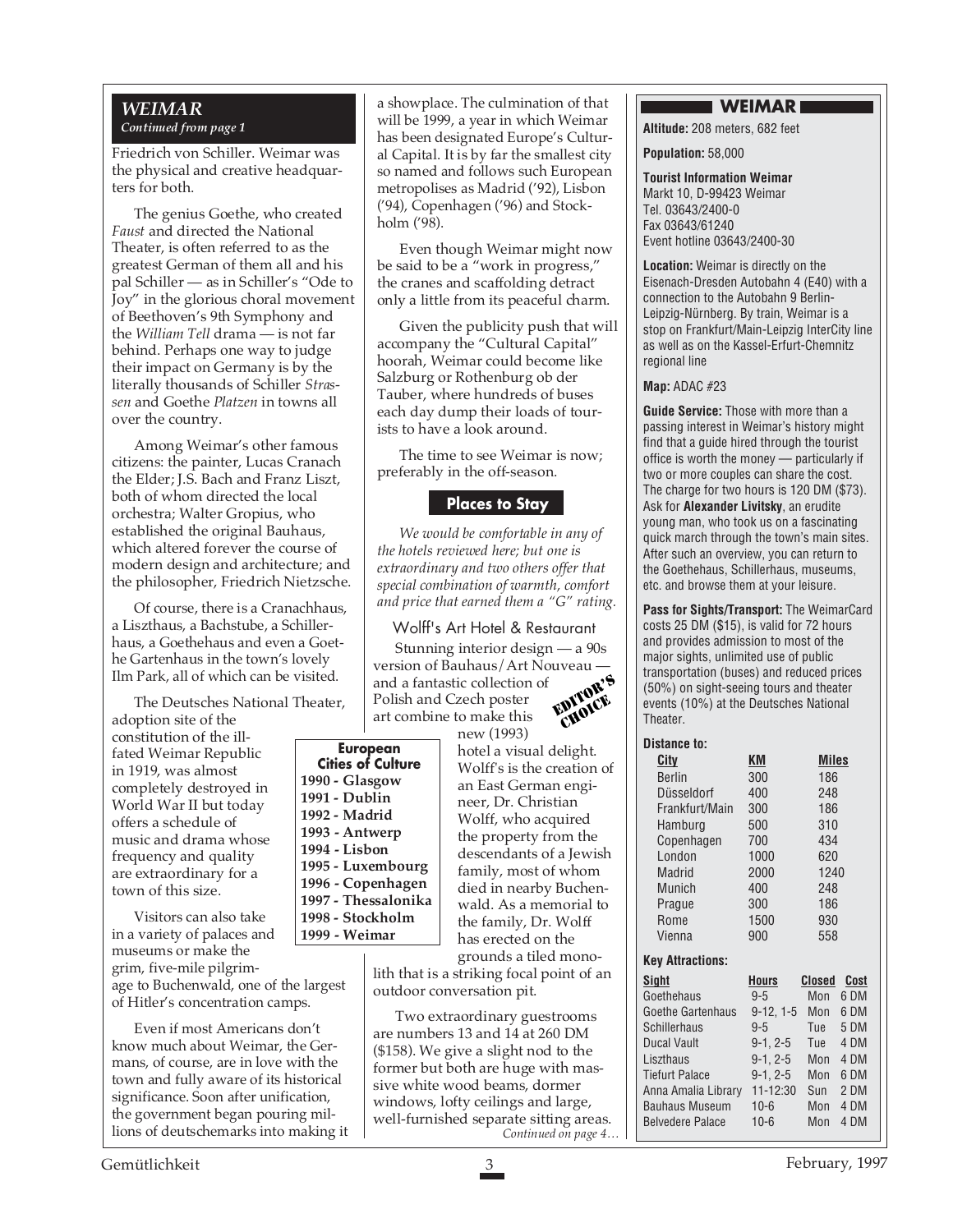#### *WEIMAR Continued from page 3*

They are the best rooms we saw in Weimar.

Most rooms, like number 2, a light, airy corner double, have tiled floors (not to worry, there is radiant heating under all floors), tall ceilings and windows, the latest halogen lighting and spacious, sparkling, fully-tiled bathrooms.

The 35-room Wolff is actually four buildings located in a residential area about 10 minutes' walk from the center.

Beer enthusiasts should note that the hotel's restaurant is the only place in Weimar which serves Singer beer, made by a brewery "museum" in a nearby town.

Factoring in the Wolff's warm welcome with its extraordinary decor and amenities, we rank it Weimar's best hotel.

**Daily Rates:** Singles 150 DM (\$91), doubles 190 DM (\$115), suites 240 to 260 DM (\$145-\$158). Sauna, solarium, swimming pool, nonsmoking rooms.

**Contact:** Wolff's Art Hotel & Restaurant , Freiherr-vom-Stein-Allee 3a/b, D-99425 Weimar, tel. 5 40 60, fax 54 06 99.

**Rating:** QUALITY 17/20 VALUE 17/20 **G**

#### Christliches Hotel Amalienhof

Going from the stylish Wolff's to the down-home, 22-room, Amalienhof is not as big a step down as one might imagine. More traditional and old world, the Amalienhof is the Wolff's equal in warmth of welcome and not far behind in comfort. EDITOR'S CHOICE

There is no restaurant or elevator but our room, number 203, had a high ceiling, good furniture and good reading lights. There were two windows, a comfortable sofa, desk, table and two hard chairs. Overhead lighting was only adequate and the bathroom — a one person affair had no toiletries, bar soap or washcloths. There was a dispenser of soft soap, however.

The basic buffet breakfast, in a small but pleasant room, was served by a friendly, efficient woman of about 60 who looked like the dean of women at the local university. While the selection was not vast, the items served, notably the cheese and diced fresh fruit dipped from a large bowl, were first rate.

Owned by the church (one presumes Lutheran), the Amalienhof is just steps from the center of town. Innkeepers Karin and Jochen Bretthauer are particularly helpful and friendly.

**Daily Rates:** Singles 125 to 150 DM (\$76-\$91), doubles 186 to 196 DM (\$113-\$119).

**Contact:** Christliches Hotel Amalienhof, Amalienstrasse 2, D-99423 Weimar, tel. 54 90, fax 54 91 10 **Rating:** QUALITY 13/20 VALUE 14/20 **G**

Flamberg Hotel Elephant This famous hotel on the town square has been remodeled since it was first reviewed in 1990 by *Gemütlichkeit's* Claudia Fischer and Roger Holliday. Then it was owned and operated by the state-run Inter-

# **Just Asking**

*Apparently, for \$100,000 one can overnight in the Lincoln bedroom in the Whitehouse. Considering Lincoln was probably the greatest American of the 19th century, that may be a fair price.*

*With that in mind, does the approximately \$218 it costs to reserve room number 128 in Weimar's Flamberg Hotel Elephant, where Adolf Hitler is said to have stayed when in Weimar, sound about right?*

hotel organization and an unimpressed Fischer/Holliday gave it a "special DDR rating of two flickering stars."

But things have changed. Gone are the tiny black and white TVs and the wild assortment of unmatched towels. The Hotel Elephant, which Hitler visited many times, has returned to five-star, CNN-on-thecable, glory.

It is interesting to compare its 1930s-style Art Nouveau decor with the Wolff's contemporary version. The Elephant's guestrooms, though large and expensively furnished, are just a bit clunky. The furniture is heavy and bulky, the bathroom tile patterns and colors a bit strange and light fixtures that looked good in the days of the Weimar Republic aren't much to read by.

Public rooms, however, are extraordinary and worth a peek, even if you're not staying at the hotel. See the Franz Liszt bar, the Richard Wagner Saal, the library and the Anna Amalia restaurant (it was she, the Duchess of Saxe-Weimar, who hired the writer Christoph Martin Wieland to tutor her son, Karl August, who in turn convinced Goethe to come to Weimar where he stayed for 57 years).

This is an expensive, rather impersonal hotel, but full of history. Goethe and Schiller wined and dined here, as did the likes of J.S. Bach, Franz Liszt, Leo Tolstoy, Frans Grillparzer, Richard Wagner, Clara Schumann and, of course, the villain of the century, Mr. H. (Hitler spoke several times from the balcony off room number 128 at the front of the hotel, a suite in which he presumably was a guest.)

**Daily Rates:** Singles 200 to 260 DM (\$121-\$158), doubles 260 to 380 DM (\$158-\$230). Special weekend packages available. Some nonsmoking rooms.

**Contact:** Flamberg Hotel Elephant, Markt 19, D-99423 Weimar, tel. 80 20, fax 6 53 10

**Rating:** QUALITY 15/20 VALUE 11/20

#### Pension Altenburg

A 15-minute walk across the Ilm and above the town, the Pension Altenburg is the best value in Weimar. Frau Marikka Altenburg is the best value<br>in Weimar. Frau Marikka<br>Hüttmann offers 12 simple but well-scrubbed rooms all with private bath, TV and telephone. Some on the first floor (our second floor) are under the eaves and have cozy dormer windows. CHOICE

Number 8 is a large single that rents for 90 DM (\$55) and number 12, one of the more interesting dormer window rooms, has twin beds and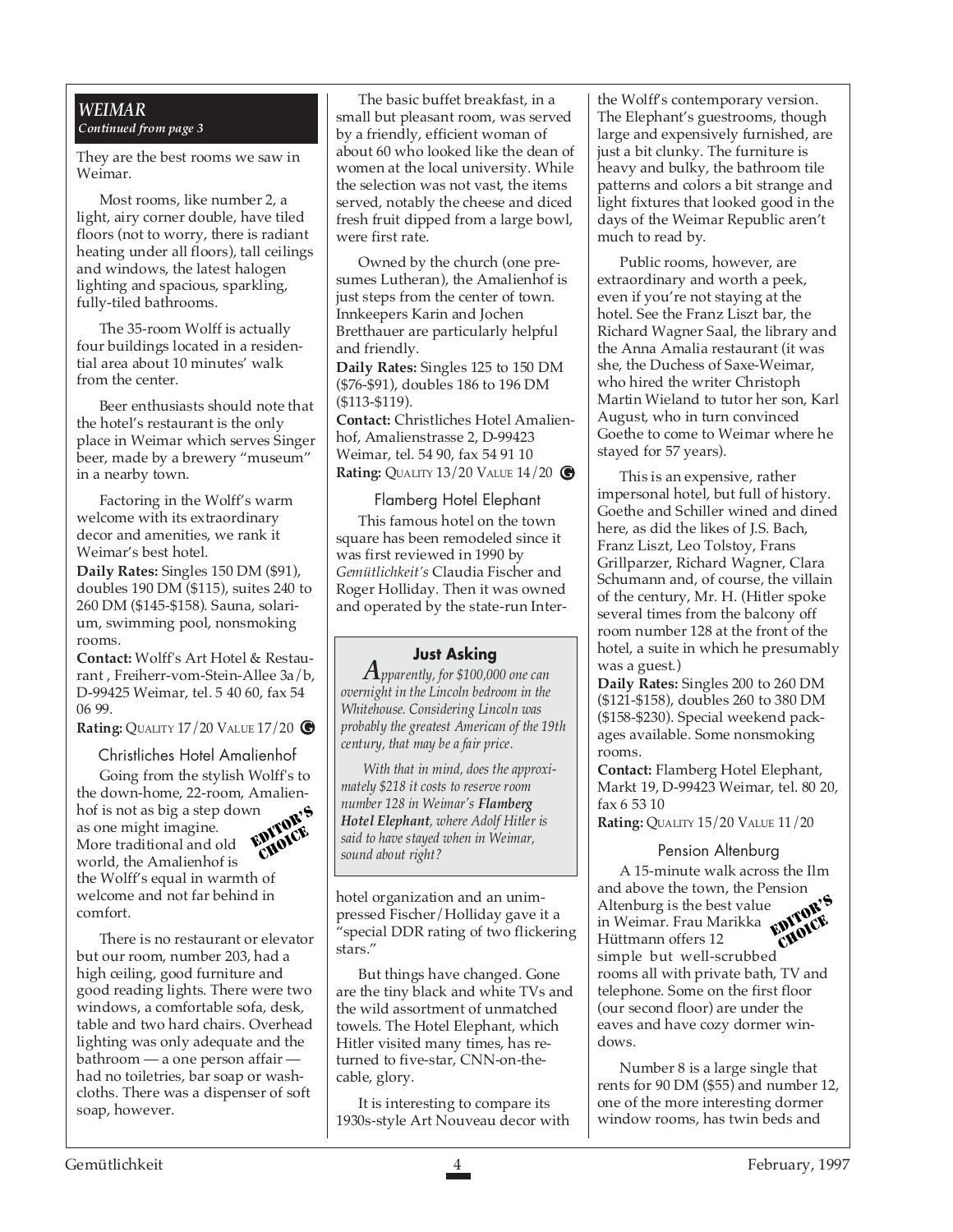goes for 130 DM (\$79). (Though her brochure lists room prices at 90 DM and 150 DM, Mrs. Hüttmann quoted us prices of 90 DM for singles and 130 DM for doubles.)

The house itself recently underwent a complete reconstruction and is on what looks to be an acre or two of land, thus there is plenty of free parking.

**Daily Rates:** Singles 90 DM (\$55), doubles 130 DM (\$79). Cable TV, no elevator.

**Contact:** Pension Altenburg, Tiefurter Allee 2a, D-99425 Weimar, tel. 03643/64980, fax 03643/400303. **Rating:** QUALITY 10/20 VALUE 15/20 **G**

#### Hotel Liszt

Most of the rooms of this contemporarily decorated hotel, which is a five-minute stroll from the center, come with kitchen facilities. We assume the main clientele is longer-staying business travelers.

The location is right, it is clean and the rooms larger than average, but the Liszt has not a shred of oldworld charm.

**Daily Rates:** Singles 95 to 105 DM (\$58-\$64), doubles 140 DM (\$85), apartments 170 to 210 DM (\$103- \$127). Underground parking. **Contact:** Hotel Liszt, Lisztstrasse 1-3, D-99423 Weimar, tel. 5 40 80, fax 54 08 30.

**Rating:** QUALITY 8/20 VALUE 12/20

#### **Places to Eat**

*Based on the three restaurants below, Weimar will not be recognized as a capital of gastronomy in 1999. But the food was straightforward, a few dishes were very good, the portions were massive and we ate every morsel.*

#### Sommer's Weinstuben

Just around the corner from the Christliches Hotel Amalienhof. The small, dark dining room with plain wood tables, a big tile stove and old photographs, was pleasant enough until halfway through dinner when one of the under-30 diners asked for the music to be cranked up.

Like many cafes and restaurants in Weimar, the Sommer's clientele is largely students.

The food was so-so. The salad

greens were fresh and crunchy but the dressing watery. A skillet of fried potatoes, thin slices of pork, onion and garlic was hearty but too garlicky and too greasy.

The beer was good and the service friendly. Sommer's Weinstuben und Restaurant, Humboldtstrasse 2, D-99423, tel. 03643/65919.

**Rating:** QUALITY 7/20 VALUE 8/20

#### Gasthaus zum weissen Schwan

"The White Swan is ready to welcome you with open wings at any time." So wrote Goethe in a letter inviting a friend to Weimar. This charming inn next to Goethe's house has been beautifully restored since unification and is, as it has been for centuries, Weimar's favorite "local."

The *Stube*, where we were served, has the traditional wood floors, dark wooden tables and head-high dark wood paneling. Two interesting murals depicted rollicking parties.

Big plates of food range in price from about 18 to 28 DM (\$11-\$17). *Wildragout* (18.50 DM/\$11) was a rich stew of wild game including boar and venison. Chicken breast (22.50 DM/\$14) stuffed with ground boiled beef was too dry but a decent cream sauce saved it — barely. Salads of butter lettuce, tomatoes and a dill dressing were crisp and fresh.

Gasthaus zum weissen Schwan, Frauentorstr. 23, D-99423. tel. 03643/202521, fax 03643/202575. **Rating:** QUALITY 11/20 VALUE 11/20

#### Residenz Café

The best food we found was at this smoky, sprawling, busy student hangout. *Schnitzel mit Petersilienkartoffeln* (19.50/\$12) was an excellent piece of veal, perfectly cooked. But the dozen or so small potatoes with it, having probably been boiled earlier in the day then microwaved, had a strange texture.

*Thuringer Grillplatte* (18.50 DM/ \$11) was a giant mixed grill of various meats and sausages served with warm potato salad dotted with chunks of bacon. Vvvvveeeeery filling.

Good mixed salads were 4.50 DM (\$2.75) and the beer was the world's best, Budvar from the Czech Republic.

Don't mind the hopelessly confused decor which is probably left over from the communist days. Residenz Café, Grüner Markt 4, D-99423 Weimar, tel/fax 03643/59408. **Rating:** QUALITY 12/20 VALUE 13/20

#### *MICHELIN RED GUIDES Continued from page 1*

vides an incredible amount of information about each establishment.

In Switzerland, for example, the guide rates 1,211 hotels in more than 900 locations. The Germany guide lists more than 10,000 hotels and restaurants in about 8,000 cities, towns and villages. Listed under each city is the town's population, altitude, telephone area code, tourist office address plus phone and fax numbers, airport phone number, dates of local festivals, key tourist sights with map coordinate references, addresses and phone numbers of local golf courses, road distance to nearby towns and a lot more.

Provided for each establishment listed is all the basic information concerning price, phone, fax, address and the availability of such services as TV, air-conditioning, nonsmoking rooms, rooms for disabled guests, modems, swimming pools, exercise rooms and so on. The symbols highlight quiet, secluded hotels, especially pleasant hotels and hotels with special features such as good views, rustic interiors and/or extraordinary furnishings.

 Also identified are good restaurants in several categories, the bestknown of which are the expensive, starred establishments. The 1997 Switzerland guide, for example, lists 864 restaurants but only 77 of them get one or two stars. The big news this year is that famed **Girardet** in Crissier lost its three-star rating. Michelin now finds no Swiss restaurants worthy of three stars. Germany has two three-star restaurants, **Im Schiffchen** in Kaiserwerth near Düsseldorf and the **Schwarzwaldstube** of the **Hotel Traube Tonbach**

*Continued on page 6…*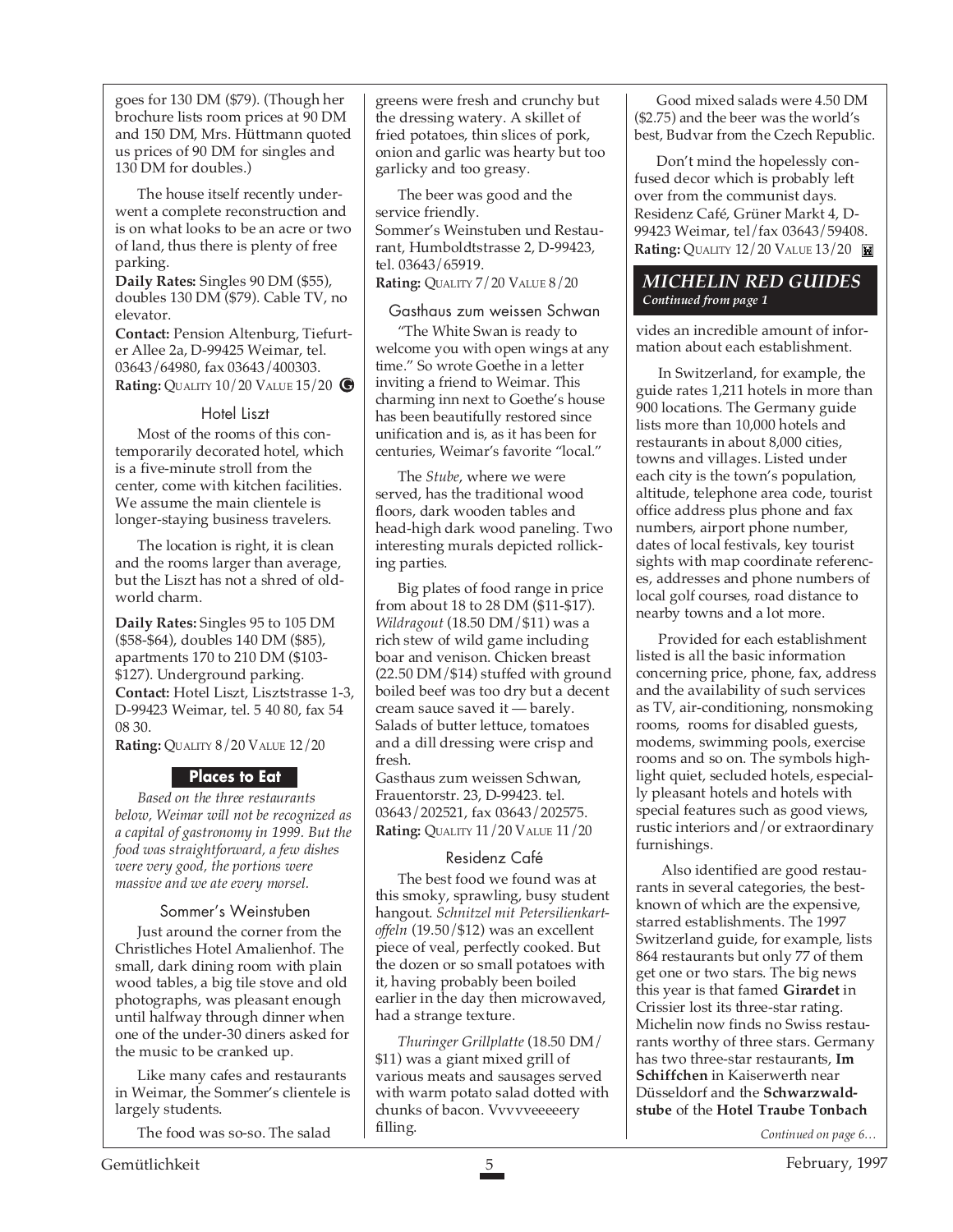#### *MICHELIN RED GUIDES Continued from page 5*

near Baiersbronn in the Black Forest.

To describe all the features offered is not possible here, but we will mention a few of the elements which make these books so helpful, especially for motorists.

• There are very good maps which facilitate driving in and around medium to large cities. Many of the hotels listed in the guides are spotted on the maps and thus much easier to find.

• The guides list hotels and restaurants in order of preference in their category.

• For each town there is a notation of the distance in kilometers to several nearby and/or important towns and cities. It is a simple matter to determine the exact driving distance from your location to whatever city in Germany you wish to travel. And since there is a distance table to most major European cities as well, one can easily calculate the distance and driving time to these cities also.

• There are, of course, restaurants with the famed Michelin stars (or rosettes). These are expensive but provide an outstanding dining experience.

However, there are three other symbols for noteworthy restaurants: In the Switzerland guide, restaurants below the star level, but offering "good food at moderate prices," are denoted by the words "Menu" or "Repas" or "Pasto" in red type. In the German guide, such restaurants are identified by the word "Menu" in red. German restaurants "serving a simple meal for less than 25 DM" (\$15), and Swiss restaurants serving a "dish of the day" under 20 Sfr.  $(\$14)$ , have a new two coin symbol in the left margin of their listing. It has been our experience that these restaurants usually serve three courses for this price and that the food is good as well as inexpensive.

• The Switzerland guide uses a series of regional maps that help the reader locate the position of very small towns in relation to larger,

#### better known ones.

For example, you may not know where Ardon is. Its *Red Guide* listing, however, notes the town is 21 kilometers from Martigny. The word Martigny is in blue which tells the reader that Ardon is on the Martigny regional map. Turning to the Martigny listing the reader will quickly see that Ardon is on the Rhône river northeast of Martigny.

• One of Michelin's most clever and rewarding features involves several pages of maps of the country at the front of guide. Next to the names of the towns are symbols representing special hotels and restaurants which, in the main text of the guide, are:

1. Starred restaurants.

2. Restaurants with "good food at moderate prices."

3. "Very quiet or quiet, secluded hotels."

4. "Pleasant hotels."

From these maps one can then refer to the guide's main text to determine the address, phone number, price, facilities, etc. of these more highly recommended establishments. This system's beauty is that it allows a traveler passing through a region to pinpoint a nearby fine hotel or restaurant and be confident of a happy experience. In most cases there will be a choice of several such places within a short drive.

The *Michelin Red Guides*, used in conjunction with detailed maps — 1:200,000 (lcm = 2km) scale — and *Michelin Green Guides* for sights, are the auto traveler's most important tools. 圖



#### **Florhof Loses a Customer**

Having recently returned from a five week stay in Switzerland, I thought you might be interested in some comments regarding hotels I visited.

In looking over previous issues of *Gemütlichkeit*, I noticed your high recommendation of the **Hotel Flo-** **rhof** in Zürich saying that "the cordial, meticulous attention-to detail management style of Brigitte and Beat Schiesser puts the Florhof over the top." I beg to differ!!!!! Incidentally, the Schiessers are NOT the owners but the managers.

In mid-September I called the Florhof from Los Angeles to reserve a room for mid-October. I had been a guest at the Florhof for 13 consecutive years while it was managed by the Schilter family but had not been back since the hotel was renovated and taken over by the new managers. It is now a member of the Romantik Hotel chain.

Upon my arrival no one was available to pick up my luggage at the train station (it had not arrived on the same train from Lugano as I did), a service previously offered. Nor was anyone available to take the luggage to the curb when I left. Also I was told by the front desk staff that the restaurant was closed due to remodeling of the kitchen. I had not been advised of this when I made the reservation and, frankly, was greatly upset to hear of this.

The double room (queen-size bed) was lovely in its decor and the bathroom modern. The rate for single occupancy was Sfr. 248 (\$171). Except for the girl at the front desk there was no evidence of the managers.

The next morning I spoke to Mrs. Schiesser and expressed my dismay at the lack of restaurant facilities since I am an elderly lady, traveling alone and was not about to go out to dinner at night by myself. It is for that reason that I always choose a hotel with a dining room. I told Mrs. Schiesser that had I been told of this at the time I made the reservation, I would have chosen a different hotel. Her most insensitive reply was "you can still go to another hotel." The next day she did not even bother to say "good morning" and most of the time the managers were not visible.

When I paid the bill there was a 10% deduction for "inconvenience and noise." Ear plugs had been placed in the room to alleviate the construction noise!

While the decor of the hotel is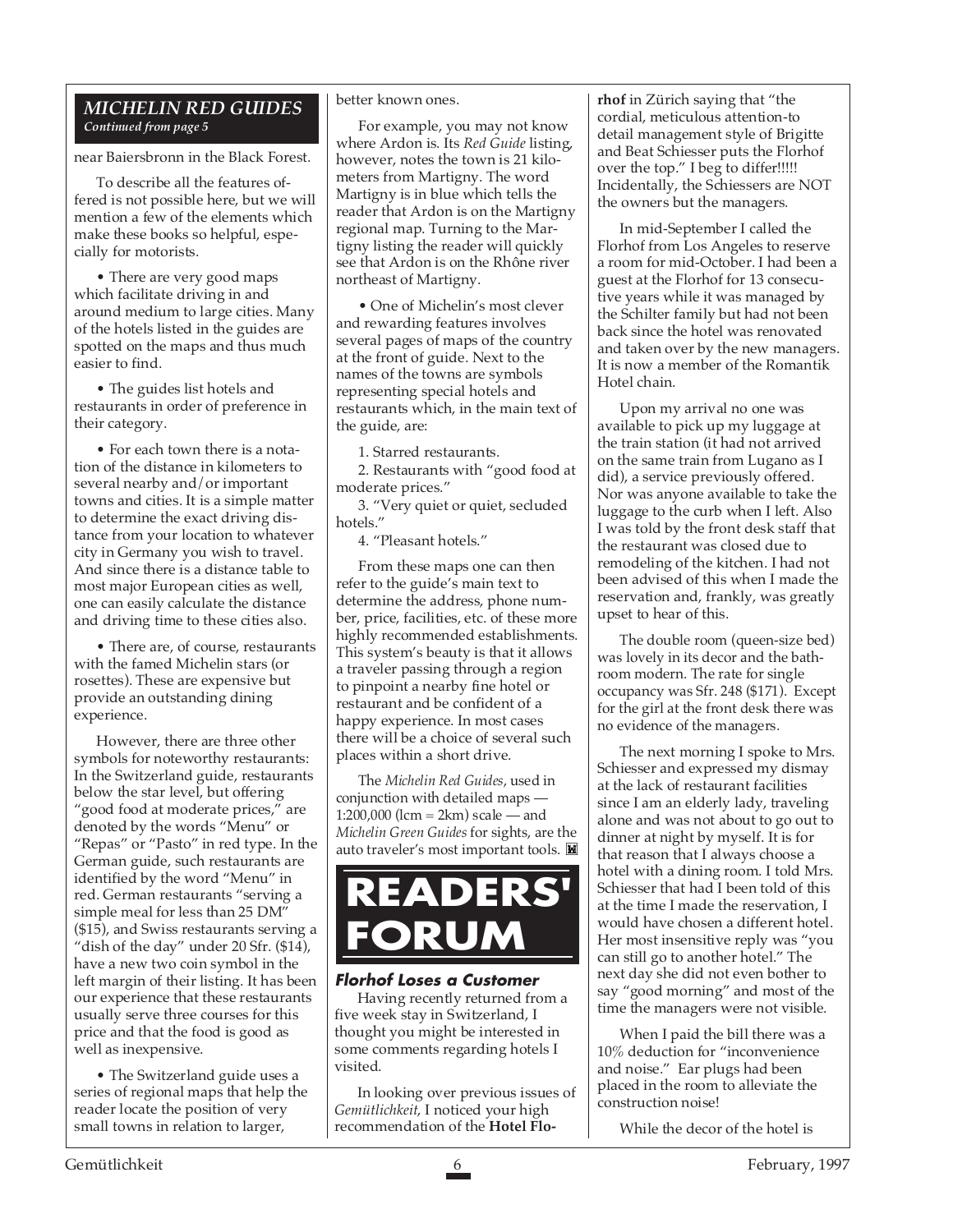certainly attractive, the friendliness, charm and warmth of the former managers is sadly lacking and I would no longer recommend the hotel to anyone. I wrote a letter of complaint both to the Swiss Tourist Office and to the Romantik Hotel chain and from the latter received a very courteous and apologetic reply plus two coupons of DM 100 each to use at any Romantik Hotel in the future.

In Lugano I spent one week at the **Hotel International au Lac** where I had a small but comfortable room with balcony facing the lake for Sfr 195 (\$118) including buffet breakfast and dinner. The meals were very good and varied, the service pleasant and efficient and the owner, Mr. Schmid, always available and interested in his guests. The front desk staff was most concerned when, due to a nasty cold, I stayed in bed one day and insisted on delivering a full meal to my room.

In a previous letter to you I spoke highly of the **Hotel Mozart** in Rorschach and once again my 10-day stay there was delightful. The staff is friendly and makes you feel welcome, the breakfast buffet is superb and there is a good selection of hot meals available in the cafe which is also frequented by the locals. I had a cheerful, large double room with modern bath, mini-bar and TV for Sfr. 110 (\$76).

Another sojourn was at the incomparable **Parkhotel Sonnenhof** in Vaduz, Liechtenstein, owned and managed by the Emil Real family. I don't recall ever having seen mention of it in your newsletter but it is one of the finest hotels of its kind in all of Europe. Small, intimate, elegant, luxurious and serving excellent food. Susie E. Kanuch, Van Nuys CA

#### **Munich Airport Brewery**

Do you have any recommendations for a hotel in the vicinity of the Munich airport? I can heartily recommend a place to eat and drink near the airport. This would be in Freising at the **Bayerische Staatsbrauerei Weihenstephan**. This is the oldest continuously operating brewery in Germany, and serves some of the best beer around. It is a great place to spend your last night (or any other

night for that matter) in Germany, and also comforting to know you are only 10-15 minutes from the airport. Mike Elder, Topeka KS

*(Ed. Note: We've heard good things about the Hotel Isar (tel. 08161/8650, fax 08161/865555) in Freising. By the way, those whose eyes have been widened by the glorious interior of Munich's Church of St. John Nepomuk (aka Asamkirche) might be interested to know that Freising, one of Bavaria's oldest towns, also has a cathedral whose Baroque interior was done by the Asam brothers.)*

#### **Meersburg Hotel**

Congratulations on 10 years in business with *Gemütlichkeit*!!!

You have certainly given me great service on rental cars over the last 10 years, and lots of good tips of all kinds about traveling in the German speaking countries.

We got lucky when picking up the car in September in Friedrichshafen. We got a free upgrade to a new BMW 318i! The car drove great with good gas milage. It was those \$65 fill-ups that get you. We drove 5,500 km through Switzerland, Italy, and Provence and turned the car in at Orly. Drop off charge was \$114, but we still saved about \$300 by picking up in Germany.

It worked great to land in Zürich and go downstairs and hop a train to Romanshorn, walk 50 meters with our bags to the ferry across the Bodensee to Friedrichshafen. My business partner and his wife met us and took us to the rental station. Otherwise, you need a taxi as it is about 3 miles.

A treat there is the **Zeppelin Museum**; really worth a stop. They have the passenger lounge and cabins with beds, etc., on display from the originals. They have announced they will launch a "new technology" airship in 1997!

We stayed for the second time at the **Hotel-Cafe Off** (tel. 7532/333, fax 7532/5805) in Meersburg a short drive away (17 km, I think). Great dinner, good service and a friendly staff. It is right on the shore of the Bodensee. Waterview rooms about \$100. Cliff Lindsey, Freeland WA M

# **E U R O P E T R A V E L B R I E F S**

# **Iceland Air Twofer**

**Iceland Air** is offering two-forone economy class fares to Europe this winter. Destinations include Luxembourg (\$485 or \$242.50 per person), Amsterdam (\$585 or \$292.50 p.p.), Copenhagen (\$637 or \$318.50 p.p.), Oslo (\$637 or \$318.50 p.p.), Stockholm (\$637 or \$318.50 p.p.) and Hamburg (\$595 or \$297.50 p.p.). All fares quoted are midweek from New York and Boston; weekend fares and fares from Baltimore-Washington International, Orlando and Ft. Lauderdale are slightly higher. Stopovers in Iceland up to three nights also available at no additional charge. Contact: 800-223-5500, ext. 4.

## **LTU Has Low Fares**

**LTU International Airways** has "early booking" fares for travel to Germany this year. April and May fares are \$398 from New York; \$548 from Florida, San Francisco and Phoenix and \$598 from Los Angeles. June and mid-September fares are \$598 from New York, \$698 from Florida, San Francisco and Phoenix, and \$798 from Los Angeles. Mid-September through the end of October, the price is \$398 from New York; \$448 from Florida, San Francisco and Phoenix, and \$478 from Los Angeles. Taxes are not included and tickets are nonrefundable.

LTU flies to Düsseldorf and Frankfurt from nine U.S. cities, with connections to Hamburg and Munich. Contact: 800-888-0200.

#### **New Lufthansa Web Site**

**Lufthansa** now has a page on the Internet's World Wide Web especially for the U.S. market. Located at http:// www.lufthansa-usa.com, it offers timetables, booking capabilities for international flights and special fare info. Another section has data on Lufthansa's fleet and under the heading "travel planning information" travelers can view airport maps as well as aircraft seating charts. Site visitors can also sign up to have the latest fare promotions automatically e-*Continued on page 8…*